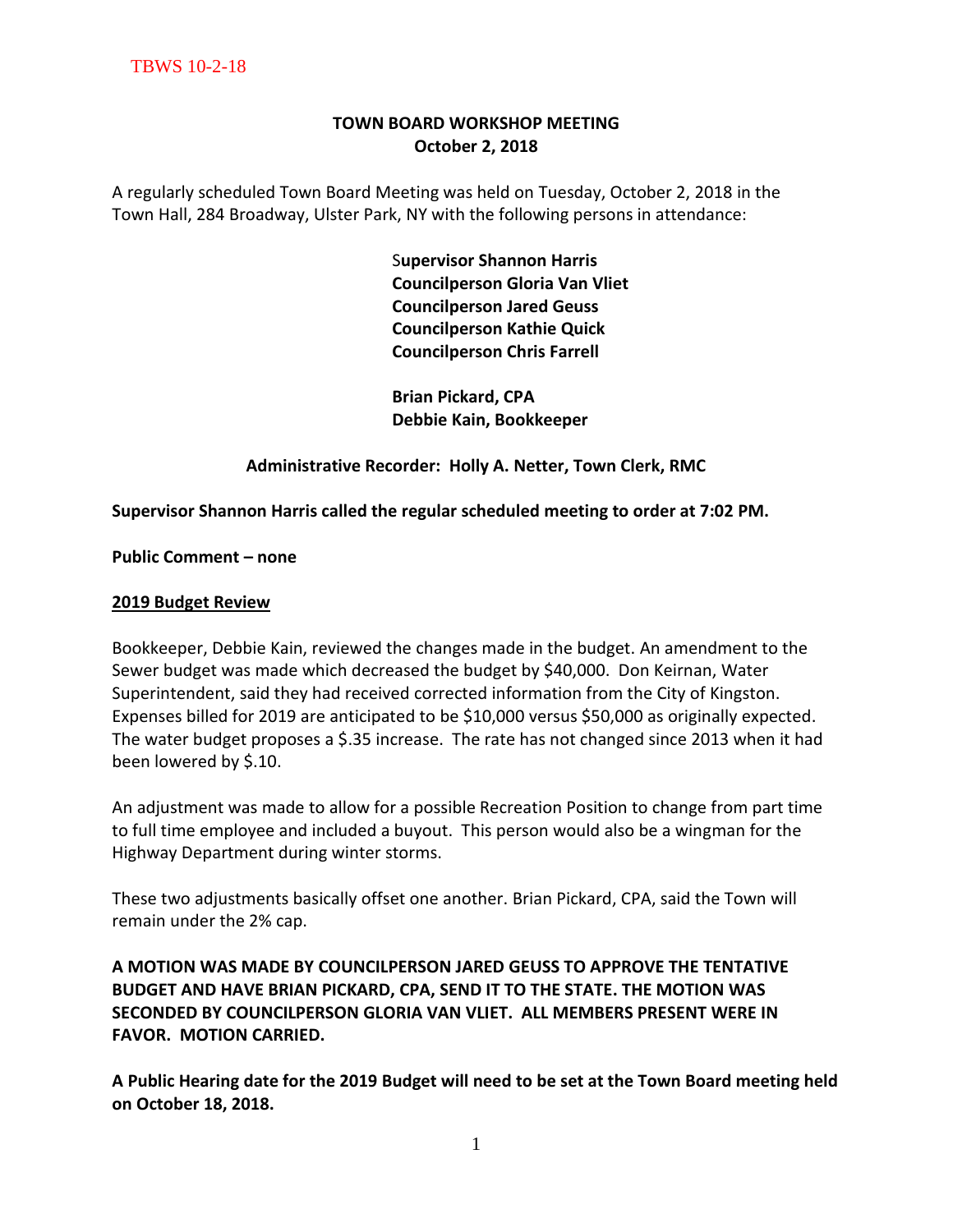#### **Updates:**

#### **Transfer Station – Lenny Liberta**

There is a new contamination fee being charged by the UCRRA for recycled items that are not allowed. The fine is based on the percentage of contamination in addition to the \$103.00 per ton we already pay. Lenny and his staff are trying to educate people by handing out flyers explaining what recycled items are acceptable but he is met with resistance from the residents. As soon as the employees turn their backs, people are throwing the items into the roll-off. The workers then have to pull the items out to avoid the contamination fee. Since these items are not "free" recyclables, they become MSW and the workers need to throw it away with the garbage. Ultimately the Town ends up having to pay for it. Lenny has taken pride in the appearance of the Transfer Station since he took over in 2015. However, in an attempt to get people to pay attention to what is no longer accepted recyclables, Lenny is leaving the items that do not belong and have been removed on the ground in front of the roll-off. County Legislator, Laura Petite, was present at the meeting and said New Paltz has placed video equipment at the Transfer Station which cost \$250 to monitor. Violators are given one warning then are assessed a contamination fine of \$30. Lenny feels in the past the Boy Scouts had a positive impact on the residents when they helped out on Saturdays and hopes they return soon. If the Boy Scout education does not work, the Town will look into installing video cameras and imposing a fine. The patrons need to be motivated to change.

At a previous Town Board Workshop meeting, the Board agreed to spend \$6,700 to have the electrical repairs made at the Transfer Station. This amount was based on the removal of a building which is currently used by the Highway Department. Running the electric from the existing building will enable the Town to save money. The building is no longer needed by Highway and the Transfer Station will use it for storage. During the budget meetings, they had also agreed on a third carport to be erected over the roll off so the MSW stays dry and we do not have to pay excessive charges due to snow and rain.

The Board agreed to allow the \$6,700 to be reallocated to have the electrical repairs made by Dan Vedder and Derek Brown from the Highway Department. The carport will be ordered and installed this year before the snow flies in 2018.

#### **Ulster County Youth Bureau**

**A MOTION WAS MADE BY COUNCILPERSON JARED GEUSS TO AUTHORIZE THE SUPERVISOR TO SIGN AN AGREEMENT WITH ULSTER COUNTY YOUTH BUREAU FOR PROFESSIONAL SERVICES TO PROVIDE OVERSIGHT OF AN OUT OF SCHOOL SUMMER RECREATIONAL PROGRAM FROM JUNE 1, 2018 THROUGH SEPTEMBER 20, 2018. THE MOTION WAS SECONDED BY COUNCILPERSON KATHIE QUICK. ALL MEMBERS PRESENT WERE IN FAVOR. MOTION CARRIED.**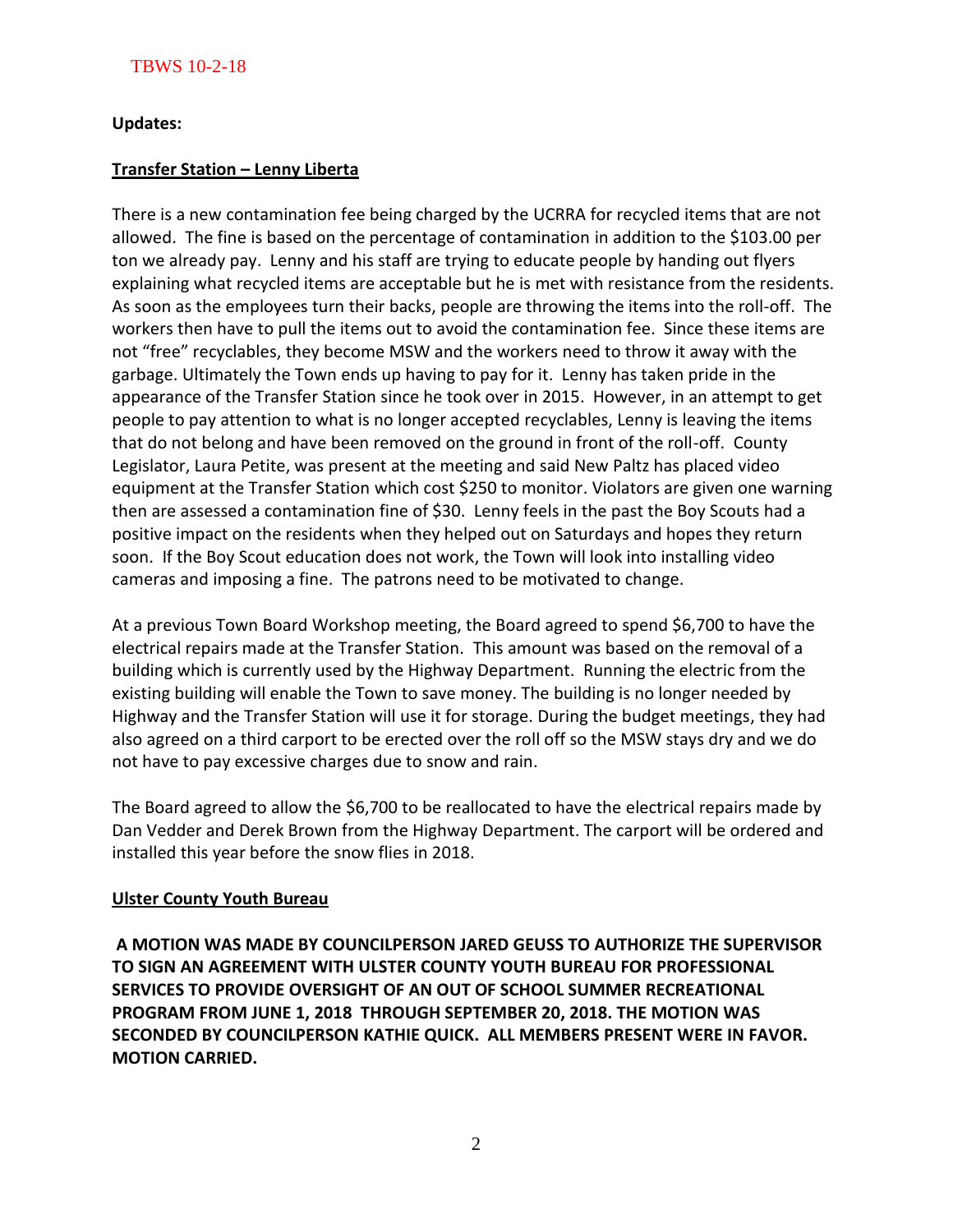\*\*Due to a department head change at the County level, paperwork the Town did not receive, and the program completion for 2018, the Town will be paid as soon as the County receives the contract from the Town.

## **PLANNING BOARD FEE SCHEDULE UPDATE**

# **TOWN OF ESOPUS PLANNING BOARD FEE SCHEDULE**

**\*\*Application Fee of \$100.00 will be charged for every action brought before the Planning Board. \*\***

| <b>Land Subdivisions</b>                                                      |                        |                                                                                      |
|-------------------------------------------------------------------------------|------------------------|--------------------------------------------------------------------------------------|
| Lot Line Adjustment                                                           | \$350 per line removed |                                                                                      |
| <b>Minor or Major Subdivisions</b>                                            |                        | \$900 plus \$100 each lot<br>(includes Site Plan Fee)                                |
| <b>Recreation in lieu of land</b>                                             |                        | \$2,000 per new lot or dwelling unit<br>(whichever is more)                          |
| PUD - Pre-approval                                                            | <b>TBD</b>             |                                                                                      |
| PUD - Approval of PUD conceptual TBD<br><b>Plan (Draft Finding Statement)</b> |                        |                                                                                      |
| <b>Educational or Classroom Space/</b><br><b>Dormitories/Rehab Center</b>     |                        | \$500 plus \$100 per 1,000 sq. ft. of bldg<br>area up to \$2,500 plus Escrow Account |
| <b>Commercial</b>                                                             |                        | \$200.00 plus Escrow Account                                                         |
| <b>Public Hearings</b>                                                        |                        | \$200.00                                                                             |
| <b>Subdivision Time Extensions</b>                                            |                        | \$100.00                                                                             |
| <b>Site Plan Reviews:</b>                                                     |                        |                                                                                      |
| <b>Residential - Minor Subdivision</b><br>$(1-3)$                             |                        | \$250 plus \$100 per dwelling unit                                                   |
| <b>Site Plan Reviews (continued):</b>                                         |                        |                                                                                      |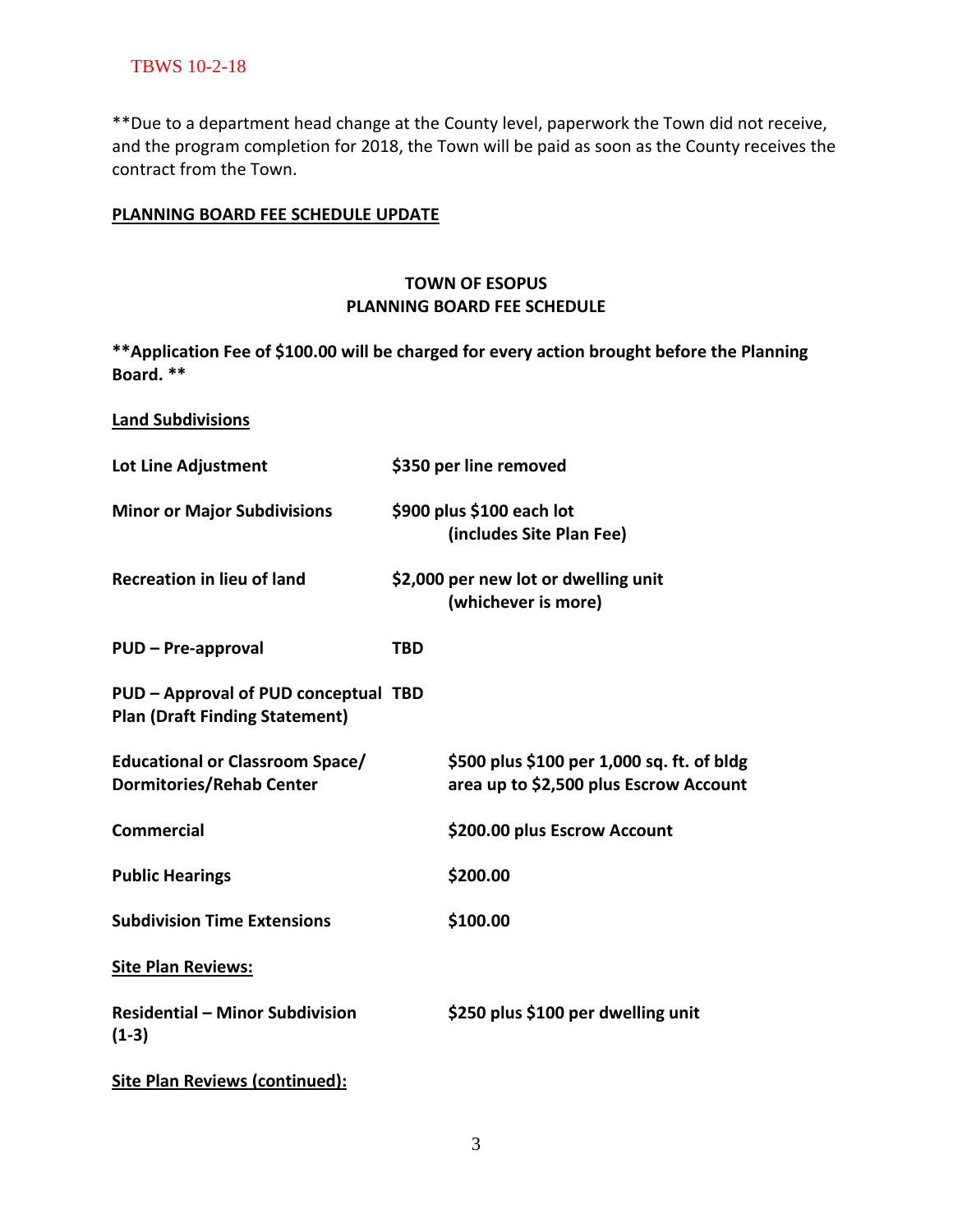| Residential - All others 4+<br><b>Educational or Classroom Space/</b><br><b>Dormitories/Rehab Center</b> | \$500 plus \$100 per dwelling unit<br>\$500 plus Escrow Account      |
|----------------------------------------------------------------------------------------------------------|----------------------------------------------------------------------|
| <b>Commercial</b>                                                                                        | <b>Escrow Account</b>                                                |
| Recreation in lieu of land for<br><b>Multi-Family</b>                                                    | \$2,000 per new lot or dwelling unit                                 |
| <b>Public Hearing</b>                                                                                    | \$200.00                                                             |
| <b>Public Services for Engineer Review</b>                                                               | <b>Escrow Account</b>                                                |
| <b>Special Use Permit</b>                                                                                | \$775 (includes Site Plan)                                           |
| <b>Site Plan Time Extension Requests</b>                                                                 | \$100.00                                                             |
| <b>S.E.Q.R.</b>                                                                                          |                                                                      |
| <b>SEAF</b>                                                                                              | <b>Escrow Account</b>                                                |
| <b>LEAF</b>                                                                                              | <b>Escrow Account</b>                                                |
| <b>EIS</b>                                                                                               | <b>Escrow Account</b>                                                |
| <b>REZONING FEE</b>                                                                                      | \$2,000 plus \$250 per Town Board Meeting<br><b>+ Escrow Account</b> |

**A MOTION WAS MADE BY COUNCILPERSON JARED GEUSS TO APPROVE THE UPDATED PLANNING/ZONING FEE SCHEDULE WHICH WAS PRESENTED AND PREVIOUSLY REVIEWED/ APPROVED BY THE PLANNING BOARD AT THEIR SEPTEMBER MEETING. THE MOTION WAS SECONDED BY COUNCILPERSON CHRIS FARRELL. ALL MEMBERS PRESENT WERE IN FAVOR. MOTION CARRIED.** 

#### **STORMWATER REQUEST FOR PROPOSAL (RFP)**

Supervisor Harris refined the scope of a RFP that she proposed to put out to have a broader assessment of the stormwater infrastructure. The RFP has been modified to include the areas in which residents complained of flooding. Most of these sites have been visited. An assessment of Town owned infrastructure and an understanding whether an easement exists for the Town to maintain that infrastructure is needed. A review of the RFP was given by Supervisor Harris. There is money allocated for stormwater drainage to have this RFP put into circulation. Councilperson Van Vliet added the corner of Doris Street and Eugene Street to the list. The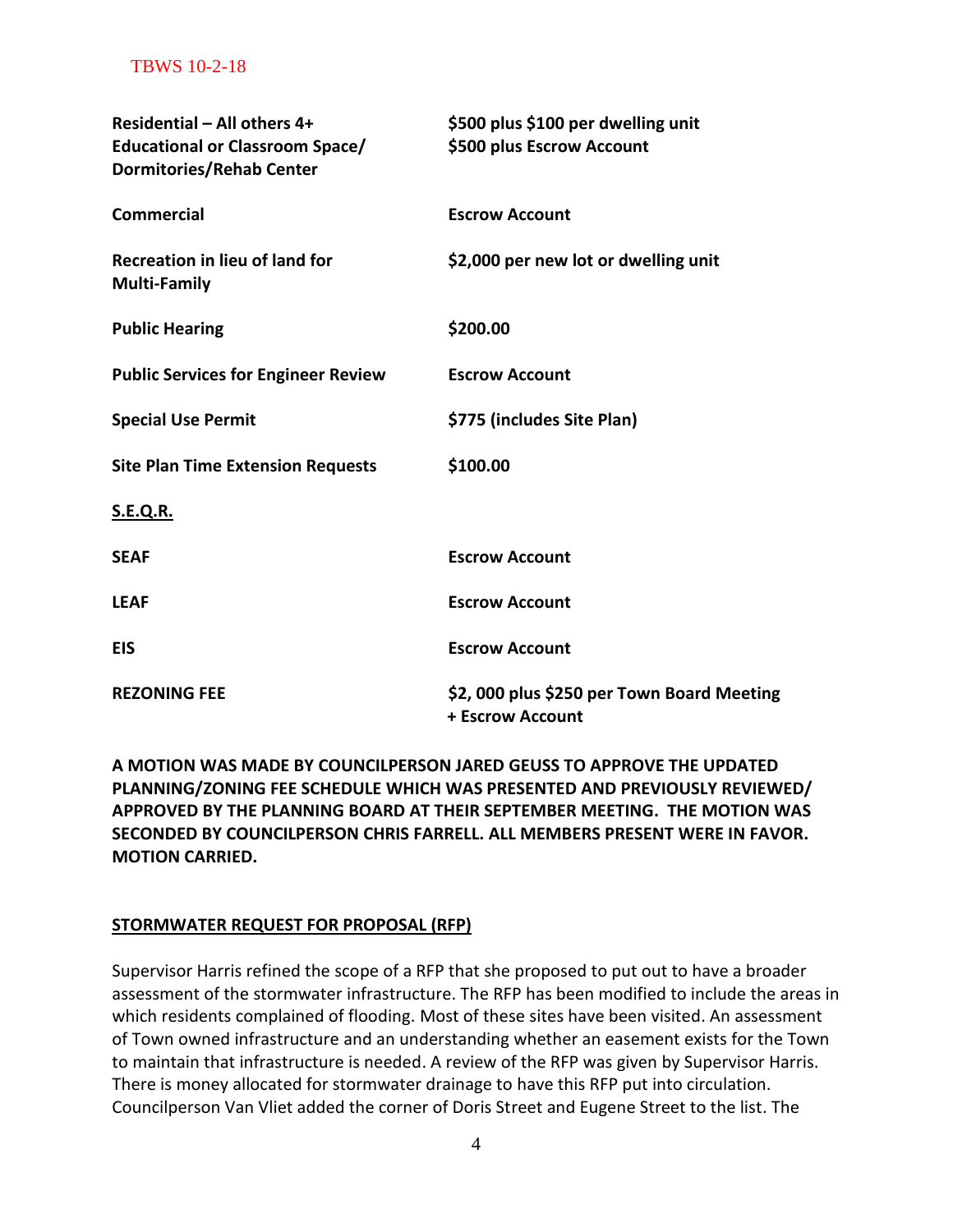catch basin was bubbling and water was running like a stream down Doris Street. This has been a long standing problem and the area was added to the RFP. Supervisor Harris put a message on Facebook to gain information about troubled areas as well as personally visiting areas with Highway personnel. Timelines need to be fine-tuned before the RFP can be posted.

The RFP is to be advertised in the paper and sent out to engineering firms. Grant procurement is included in the RFP.

The Drinking Water Infrastructure Assessment RFP will also be advertised soliciting proposals from qualified firms to perform consulting work for assessment of the drinking water distribution and treatment system, including GIS mapping. The GIS mapping component of the two RFPS is designed to align with each other and can be overlaid. The program is scalable to include highways, signs and other things that need to be updated so we are able to coordinate between the departments. For example, if water lines are replaced, the mapping is updated and the road can then be paved. This will prevent having a road dug up just after being paved to make water improvements. Supervisor Harris said there is an opportunity to partner with other towns that draw their drinking water from the Hudson River.

The Water and Highway Superintendents were asked to review and give their input. The Town will seek grants to fund the long term projects. Councilperson Geuss asked if we had the ability to update information ourselves. Supervisor Harris said yes there may be a period of time they would assist while training selected personnel. A reminder was given that funds for the Drinking Water RFP and consultants have to come out of the Water Fund not the General fund.

#### **Local Law #2 – 2018 Amendment to Law / Supervisor Eligible for Heath Benefits**

Local law #2 of 2018 was introduced to amend Section 32- 60 (B) of the Town of Esopus to read as follows: Elected officials holding the position of Town Highway Superintendent, Town Clerk and Town Supervisor, provided such individual work a minimum of 35 hours per week during normal business hours, in such capacities excepting reasonable vacation, holiday and sick time.

**A MOTION WAS MADE BY COUNCILPERSON CHRIS FARRELL TO SET A PUBLIC HEARING FOR LOCAL LAW #2-2018 ON OCTOBER 18, 2018 AT 7PM TO ADD THE TITLE OF TOWN SUPERVISOR TO THE ELIGIBLE OFFICIALS ENTITLED TO HEALTH BENEFITS. THE MOTION WAS SECONDED BY COUNCILPERSON KATHIE QUICK. ALL MEMBERS PRESENT WERE IN FAVOR. MOTION CARRIED.** 

Town Clerk Holly Netter hand delivered a copy of Local Law #2 -2018 to each of the Board members.

Councilperson Gloria Van Vliet said, in the past the Supervisors have truly been part time. However, starting with Supervisor McCord's term, the amount of hours being worked has increased. The Town has a lot going on and Councilperson Van Vliet said, "It seems only fair if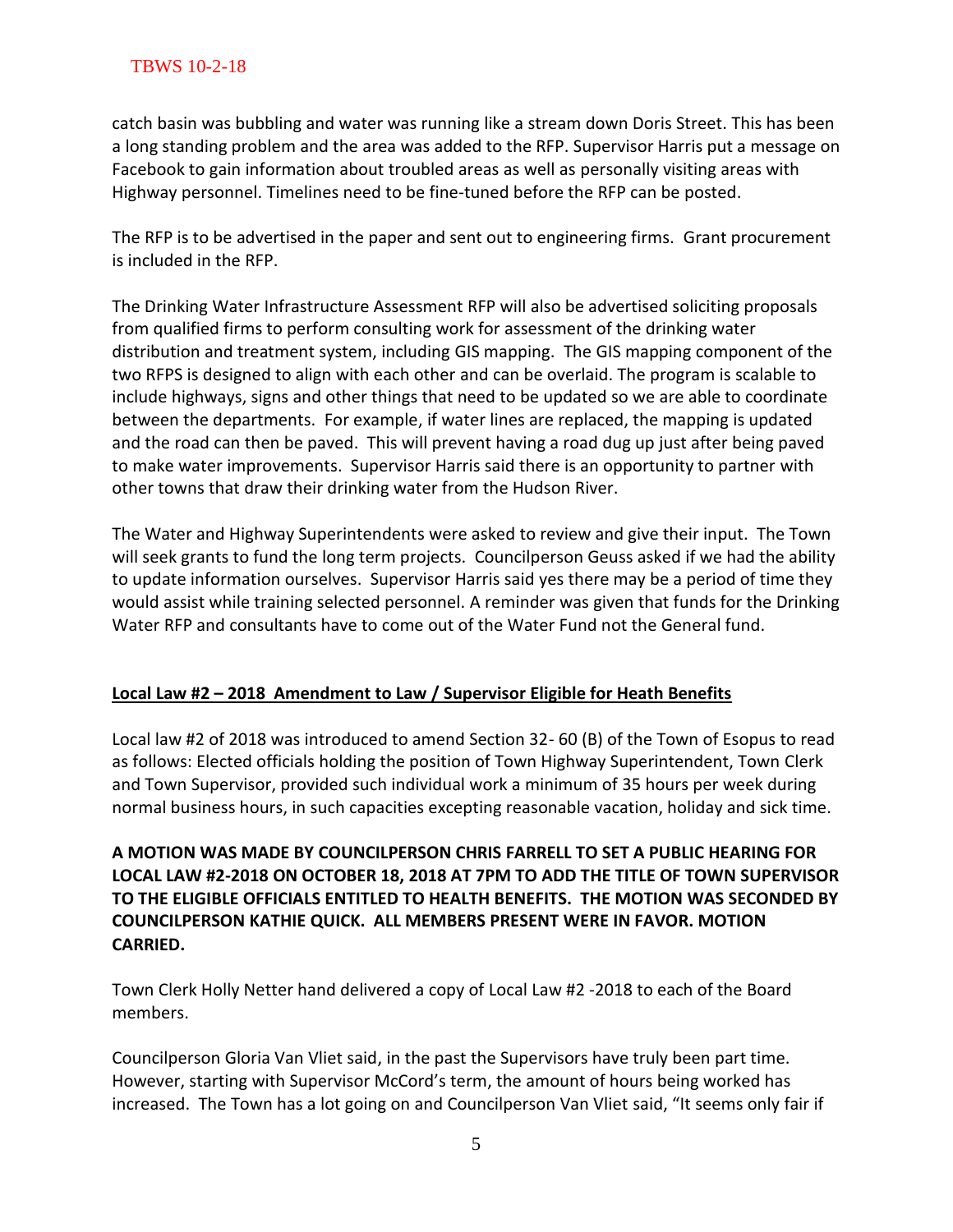someone is an elected official, working 35 hours a week, they should have the same advantages as a full time employee such as health benefits".

#### **EXECUTIVE SESSIONS**

**A MOTION TO ENTER INTO EXECUTIVE SESSION WAS MADE BY COUNCILPERSON JARED GEUSS AT 8:05 PM TO DISCUSS THE PROPOSED ACQUISITION, SALE OR LEASE OF REAL PROPERTY WHERE PUBLICITY WOULD HARM THE VALUE. LAND USE ATTORNEY VICTORIA POLIDORO WAS INVITED INTO THE SESSION. ALL MEMBERS PRESENT WERE IN FAVOR. MOTION CARRIED.** 

**A MOTION WAS MADE BY COUNCILPERSON KATHIE QUICK TO COME OUT OF EXECUTIVE SESSION AT 8:50 PM. THE MOTION WAS SECONDED BY COUNCILPERSON CHRIS FARRELL. ALL MEMBERS PRESENT WERE IN FAVOR. MOTION CARRIED.** 

**\*\*No decision made.**

**A MOTION TO ENTER INTO EXECUTIVE SESSION WAS MADE BY COUNCILPERSON JARED GEUSS AT 8:52 PM TO DISCUSS THE EMPLOYMENT HISTORY OF A PARTICULAR EMPLOYEE. THE MOTION WAS SECONDED BY SUPERVISOR SHANNON HARRIS. PLANNING BOARD CHAIRMAN ROXANNE PECORA AND ZBA CHAIR KATHY KIERNAN WERE INVITED IN FOR PART OF THE SESSION. ALL MEMBERS PRESENT WERE IN FAVOR. MOTION CARRIED.** 

**A MOTION WAS MADE BY COUNCILPERSON CHRIS FARRELL TO COME OUT OF EXECUTIVE SESSION AT 10:12PM. THE MOTION WAS SECONDED BY COUNCILPERSON GLORIA VAN VLIET. ALL MEMBERS PRESENT WERE IN FAVOR. MOTION CARRIED.** 

#### **ACTION TAKEN:**

**\*\*A MOTION WAS MADE BY COUNCILPERSON CHRIS FARRELL TO ACCEPT APRIL ONETO'S RETIREMENT AND SHE WILL BE PAID THROUGH OCTOBER 12TH. THE TOWN BOARD WISHES TO EXPEDITE HER FINAL DATE TO OCTOBER 3, 2018 AT THE CLOSE OF THE BUSINESS DAY. THE MOTION WAS SECONDED BY COUNCILPERSON JARED GEUSS. ALL MEMBERS PRESENT WERE IN FAVOR. MOTION CARRIED.**